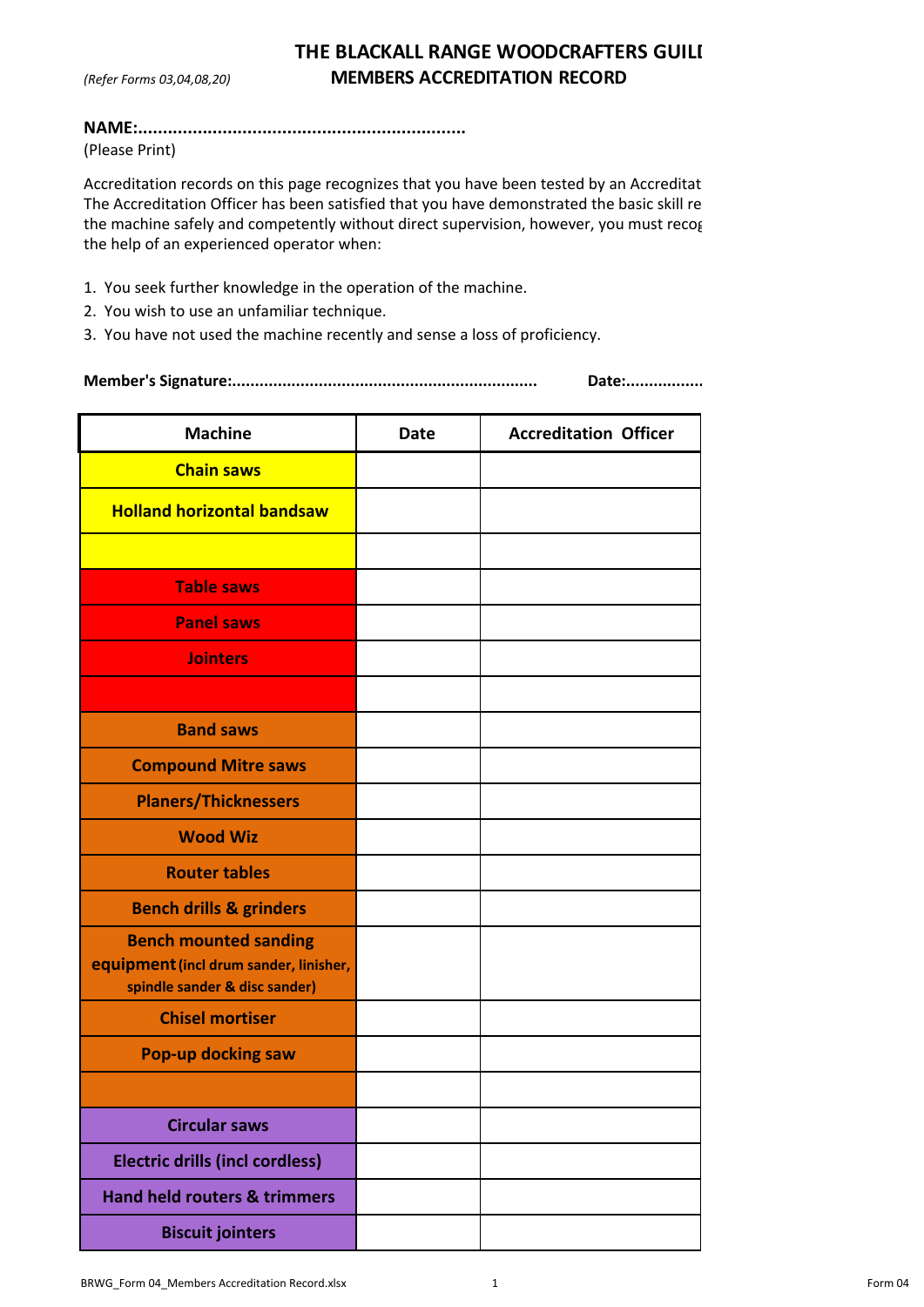| <b>Machine</b>                                             | <b>Date</b> | <b>Accreditation Officer</b> |
|------------------------------------------------------------|-------------|------------------------------|
| Belt & orbital sanders (incl multi disc<br>orbital sander) |             |                              |
| <b>Angle grinders</b>                                      |             |                              |
| <b>Scroll saws</b>                                         |             |                              |
| <b>Domino</b>                                              |             |                              |
| <b>Trimmer guillotine</b>                                  |             |                              |
| <b>Pyrography burner</b>                                   |             |                              |
| <b>Gifkins Dovetail jig</b>                                |             |                              |
| <b>Dowelling jig</b>                                       |             |                              |
| <b>Marquetry Donkey</b>                                    |             |                              |
|                                                            |             |                              |
|                                                            |             |                              |
| <b>Lathes</b>                                              |             |                              |
|                                                            |             |                              |
|                                                            |             |                              |
|                                                            |             |                              |
|                                                            |             |                              |
|                                                            |             |                              |
|                                                            |             |                              |
|                                                            |             |                              |
|                                                            |             |                              |
|                                                            |             |                              |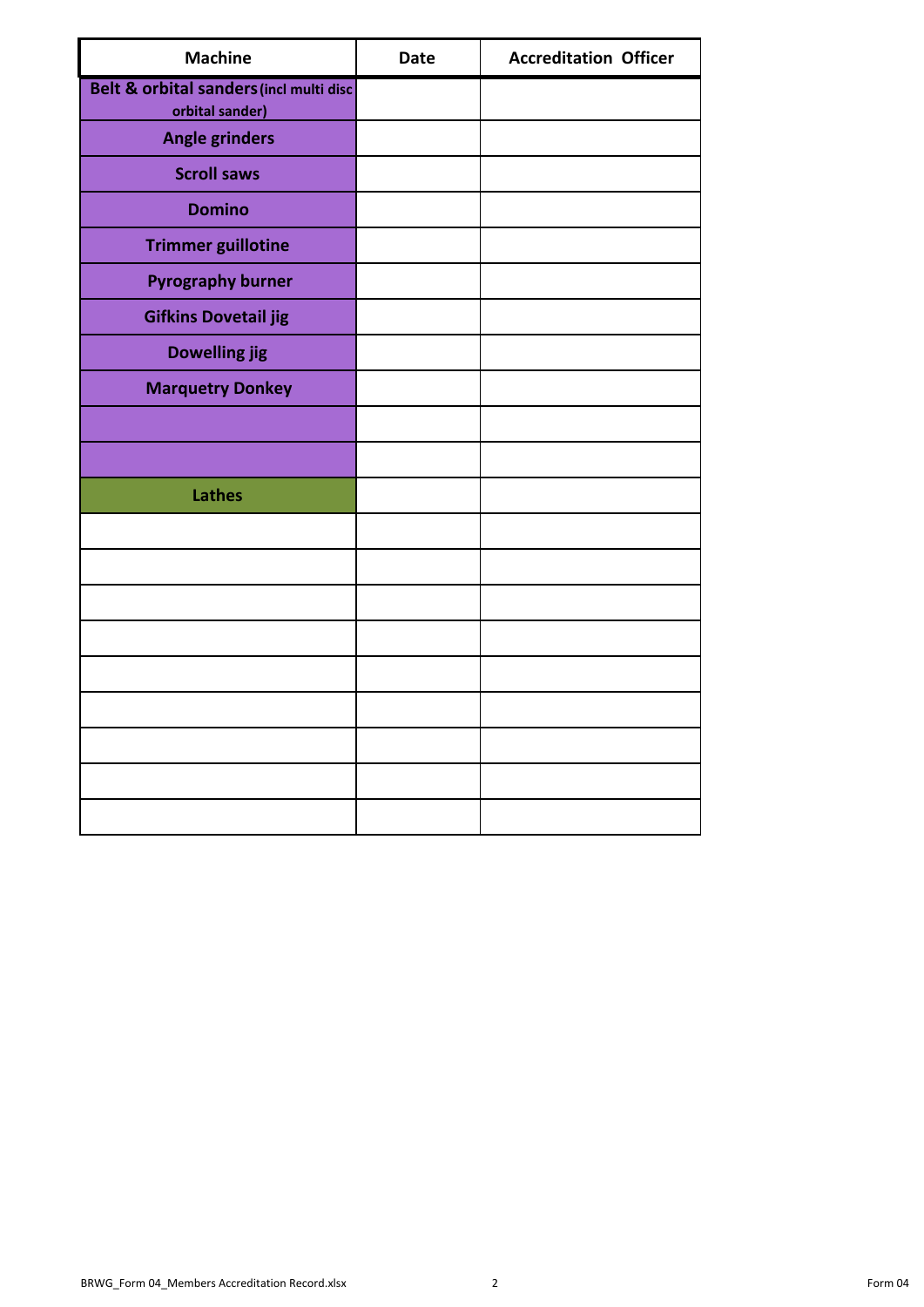**DINC** 



## **Membership No:....................**

ion Officer. quired to operate gnize the need to seek

**Member's Signature:................................................................... Date:..................................................**

| <b>Member's Signature</b> |  |  |
|---------------------------|--|--|
|                           |  |  |
|                           |  |  |
|                           |  |  |
|                           |  |  |
|                           |  |  |
|                           |  |  |
|                           |  |  |
|                           |  |  |
|                           |  |  |
|                           |  |  |
|                           |  |  |
|                           |  |  |
|                           |  |  |
|                           |  |  |
|                           |  |  |
|                           |  |  |
|                           |  |  |
|                           |  |  |
|                           |  |  |
|                           |  |  |
|                           |  |  |
|                           |  |  |